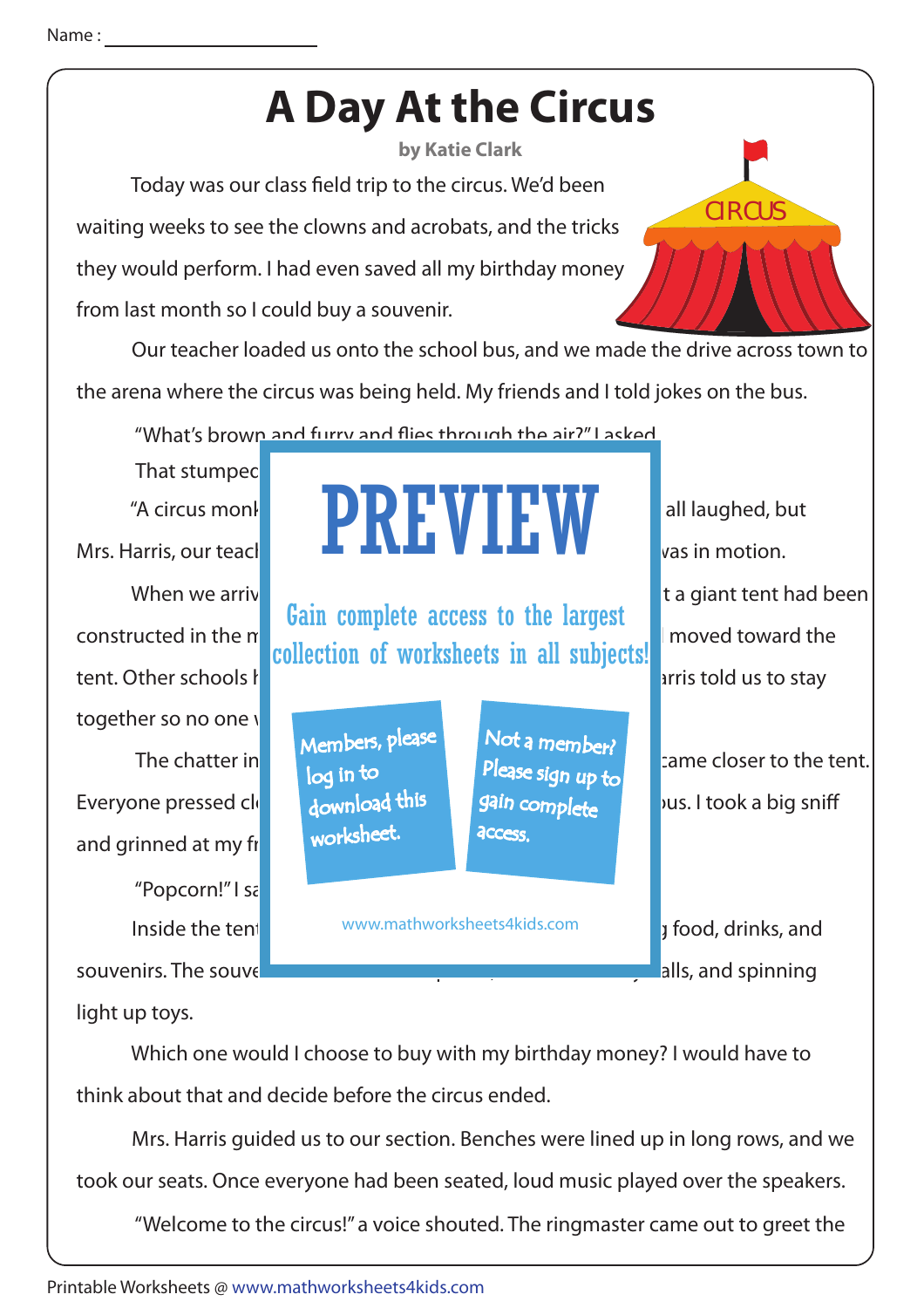crowd, and we all clapped and listened to his speech. He wore a red and white striped coat, with red pants and a tall black hat.

 That must be why the carts were selling tall top hats. The ringmaster was in charge of the entire circus. Having a top hat like his would be neat. Maybe that's what I would buy.

The ringmaster introduced the first act. It was a group of seals who performed tricks. They waddled between colorful platforms, clapped with their flippers, and bounced giant balls on their noses. Their program was fun and exciting, and their tricks must be why the carts were selling giant bouncing balls. Maybe that's what I would buy

with my money.

acrobats.

inside my pocket to couldn't decide.

my responsibility.

since arriving at the circus. The money was not the money was not the souvenirs, back at our seats, or outside the tent.

Next came the  $\blacksquare$  and  $\blacksquare$  and  $\blacksquare$  as they flew through the air on a trapeze. They **include between rounds**  $\blacksquare$  ip landing on a trampoline. It was are  $\blacksquare$ PREVIEW

Once the circus collection of worksheets in all subjects! to buy my souvenir. Gain complete access to the largest

> Members, please download this worksheet. log in to

Not a member? gain complete Please sign up to **access** 

www.mathworksheets4kids.com

"I want a top hat  $\mathbb{R}$  is a spinning toy." I

I thought about  $\blacksquare$  Members,  $P^{(2,3)}$  is formulated on a bouncy ball. I dug

What happened to more sheet. It has access in the late of it was

Mrs. Harris helped me retractive my steps. We checked all the places we had been

At last we checked the bus. The envelope with my money sat on the floor under my seat. It must have fallen out when I jumped up and pretended to be a circus monkey.

 I hurried back inside and bought a giant bouncy ball, then it was time to head back to school. I was sad it was over but I couldn't wait to play with my souvenir. Maybe someday I would join the circus. Then the fun would never have to end!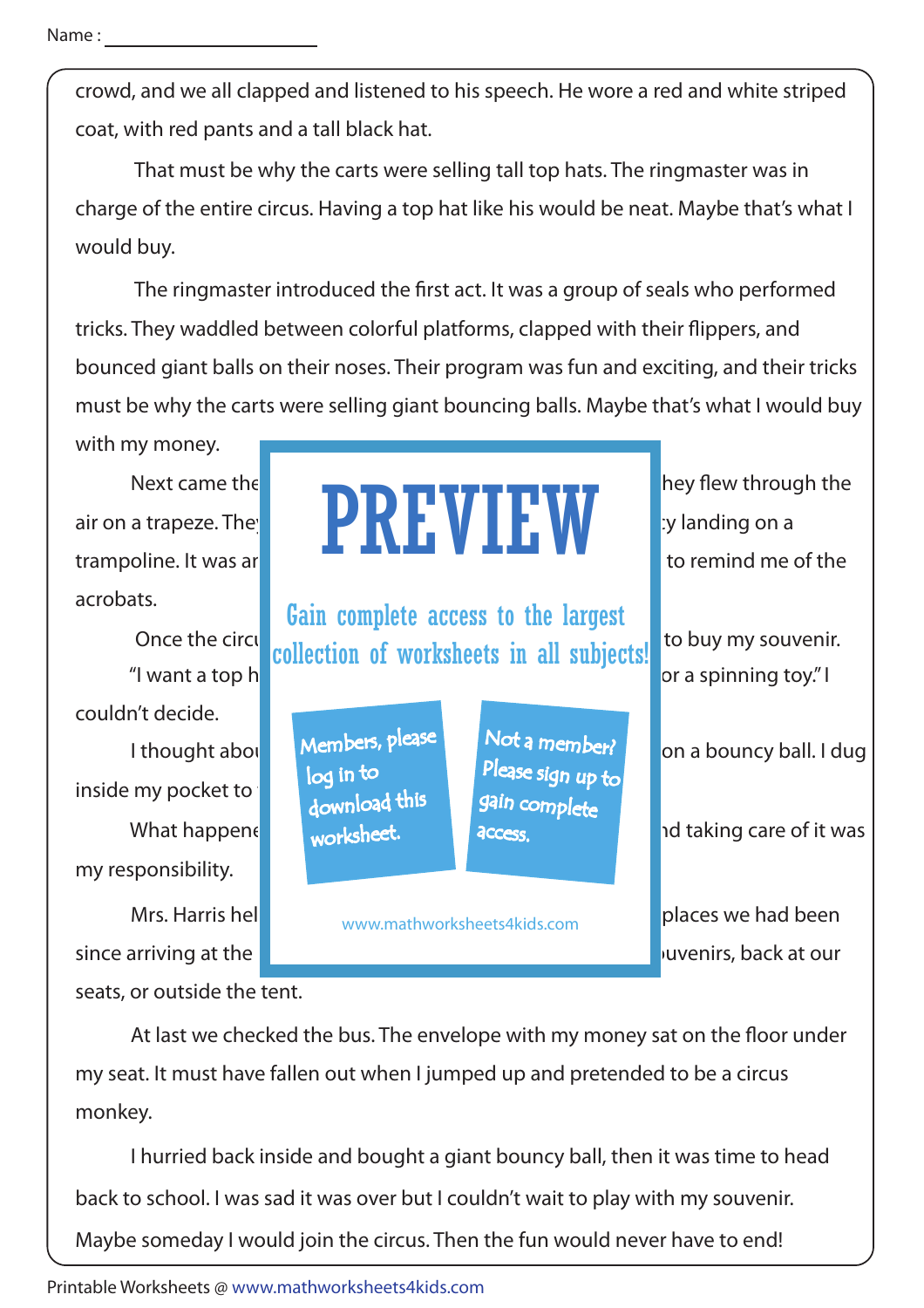| c) acrobats                      | What souvenir does the child want to buy looking at the following? | <u> 1980 - John Stein, amerikansk politiker (* 1900)</u>                                                                                                                          |                   |
|----------------------------------|--------------------------------------------------------------------|-----------------------------------------------------------------------------------------------------------------------------------------------------------------------------------|-------------------|
|                                  | Who helps the child find the money? Where do they find it?         | <b>PREVIEW</b>                                                                                                                                                                    |                   |
| What would hav                   | Members, please<br>log in to                                       | Gain complete access to the largest<br>collection of worksheets in all subjects!<br>Not a member?<br>Please sign up to<br>gain complete<br>access.<br>www.mathworksheets4kids.com | oney?             |
| How would the<br>circus started? | download this<br>worksheet.                                        |                                                                                                                                                                                   | uvenir before the |
|                                  | Which souvenir would you buy if you were at this circus?           |                                                                                                                                                                                   |                   |